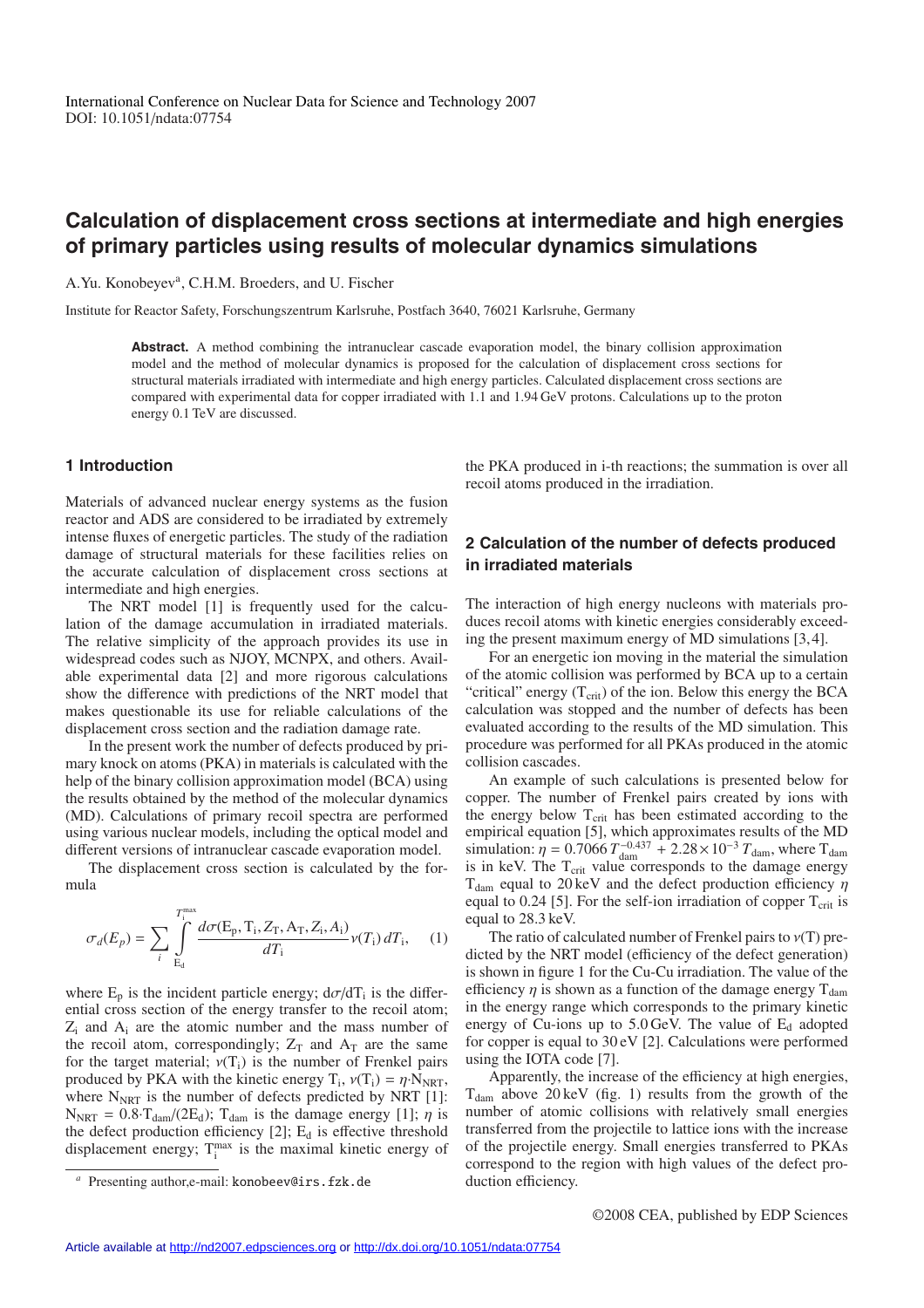

**Fig. 1.** The efficiency of the defect production for the Cu-Cu irradiation obtained using the combined BCA-MD method (histogram) and results of the MD simulation [5] (dots).

### **3 Displacement cross sections for elastic proton scattering**

Generally, the spectrum of PKAs produced by the proton elastic scattering includes the contributions from the screened Coulomb scattering in material, the nuclear scattering and their interference.

At low incident energies the screening effect plays an important role in the proton elastic scattering on atoms. The differential cross section for the energy transfer from proton to the lattice atom can be written in the following form

$$
d\sigma(E_p, T) = \pi a^2 f(t^{1/2}) \frac{dt}{2t^{3/2}},
$$
 (2)

where the  $f(t^{1/2})$  is the screening function, "a" is the screening length, and "t" is the reduced energy [6, 7].

The screening effect disappears with the increase of the incident proton energy. For the proton energy above 1 MeV the difference between the elastic displacement cross section  $(\sigma_{\text{del}})$  calculated by equation (2) with  $f(t^{1/2})$  from ref. [6] and  $\sigma_{\text{del}}$  estimated using the Rutherford formula is less than 2.5% for Al, <4.3% for Cu and <6.5% for W.

The contribution of the nuclear scattering in the recoil spectrum  $d\sigma/dT$  increases with the increase of the primary proton energy. The contribution becomes appreciable for the  $\sigma_{\text{del}}$  calculation at energies above ~5 MeV, where the screening effect is small. It allows applying the nuclear optical model for the elastic displacement cross section calculations.

Figure 2 shows the proton elastic displacement cross section for copper at the energy range from ∼1 keV up to 100 GeV. The differential cross section for the energy transfer to PKA  $d\sigma(E_p, T)$  has been calculated using equation (2) with  $f(t^{1/2})$  from ref. [6] for the proton energy up to 1 MeV, optical model with parameters from [8] and [9] up to  $E_p = 0.4$  GeV and using relativistic formula from ref. [10] (corrected). The number of defects was calculated using results of combined BCA-MD simulations (sect. 2) and the NRT model.

The increase of  $\sigma_{d,el}$  at the energy above 1 GeV is due to the relativistic effect. The classical Rutherford formula predicts a sharp decline of the cross section at these energies.



**Fig. 2.** Displacement cross section for elastic proton interactions with natural copper calculated using the BCA-MD method (solid line) and the NRT model (dashed line).

**Table 1.** Displacement cross section (b) for nonelastic proton interactions with 63Cu at 20 MeV incident energy obtained using various nuclear models for calculating recoil spectra, the BCA-MD approach, and the NRT model. The nonelastic cross section for  $p+63$ Cu is equal to 1.12 b.

| Nuclear model         | <b>BCA-MD</b>  | <b>NRT</b>     |
|-----------------------|----------------|----------------|
| Bertini/Dresner       | 1430           | 2600           |
| Bertini/ABLA          | 1520           | 2760           |
| <b>ISABEL/Dresner</b> | 1420           | 2570           |
| <b>ISABEL/ABLA</b>    | 1470           | 2670           |
| CEM <sub>03</sub>     | 1380           | 2550           |
| <b>CASCADE</b>        | 1640           | 2890           |
| DISCA-C               | 2020           | 3480           |
| Average value         | $1550 \pm 220$ | $2790 \pm 330$ |

## **4 Displacement cross sections for nonelastic proton interactions with nuclei**

To get the displacement cross section for nonelastic particle interactions with atoms ( $\sigma_{\text{d,non}}$ ) collision cascades were simulated for all residual atoms produced in the nuclear reaction using the method described above.

Tables 1–3 show displacement cross sections for the proton nonelastic interaction with 63Cu at various incident energies. Calculations of recoil energy distributions were performed using various nuclear models implemented in MCNPX [11], CASCADE [12], and DISCA-C [13] codes. The number of defects has been calculated by the BCA-MD method and by the NRT model.

One may note the  $\sigma_{\text{d,non}}$  value for <sup>63</sup>Cu from ENDF/B-VI.8 obtained using the NRT model is equal to 3472 b for the proton incident energy 20 MeV and 3715 b for  $E_p = 150$  MeV. It is close to the DISCA-C calculation (tables 1 and 2).

The calculation of  $\sigma_{d,non}$  for copper shows that the nonelastic displacement cross section can be obtained using the efficiency of the defect generation  $\eta(T_{dam})$  calculated for Cu-Cu irradiation (fig. 1) for all residual atoms formed in the nuclear reaction p+Cu. It gives a possibility to perform a quick evaluation of  $\sigma_{\text{d,non}}$  avoiding time consuming simulations. The difference between the estimated value of  $\sigma_{\text{d,non}}$  and the result of detailed modeling increases with the energy of primary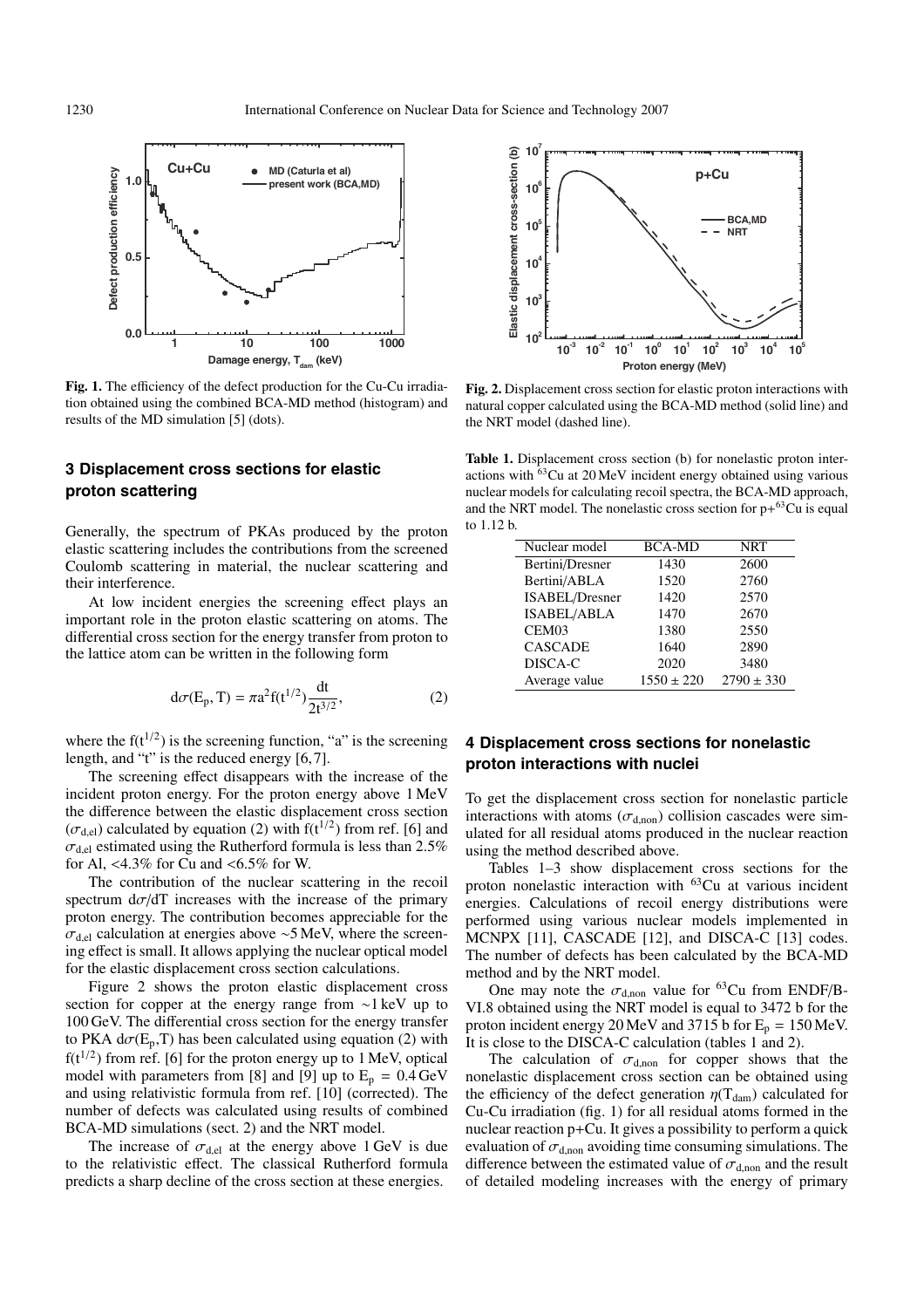**Table 2.** Displacement cross section (b) for nonelastic proton interactions with 63Cu at 150 MeV incident energy calculated using various nuclear models, the BCA-MD approach, and the NRT model. The proton nonelastic cross section is equal to 0.734 b.

|      | <b>NRT</b>                      |
|------|---------------------------------|
| 1790 | 3060                            |
| 1890 | 3230                            |
| 1730 | 2950                            |
| 1820 | 3110                            |
| 1780 | 3050                            |
| 1920 | 3260                            |
| 2010 | 3410                            |
| 2400 | 4050                            |
| 2510 | 4220                            |
| 1740 | 3000                            |
| 2070 | 3500                            |
|      | $3350 \pm 430$                  |
|      | <b>BCA-MD</b><br>$1970 \pm 270$ |

**Table 3.** Displacement cross section (b) for nonelastic proton interactions with 63Cu at 50 GeV incident energy calculated using various nuclear models, the BCA-MD approach, and the NRT model. The proton nonelastic cross section is equal to 0.791 b.

| Nuclear model        | <b>BCA-MD</b>  | NRT            |
|----------------------|----------------|----------------|
| <b>FLUKA/Dresner</b> | 930            | 1360           |
| <b>FLUKA/ABLA</b>    | 1390           | 2130           |
| <b>CASCADE</b>       | 1420           | 2520           |
| Average value        | $1250 \pm 270$ | $2000 \pm 590$ |
|                      |                |                |

**Table 4.** Total displacement cross section (b) (the sum of elastic and nonelastic components) for natural copper irradiated with 1.1 GeV protons. The elastic displacement cross sections  $\sigma_{d,el}$  calculated by BCA-MD is equal to 191.3 b and by NRT is 291.9 b. The measured  $\sigma_d$  value is equal to 1440 b [14].

| Model                                           | <b>BCA-MD</b>  | NRT            |
|-------------------------------------------------|----------------|----------------|
| Bertini/Dresner                                 | 2170           | 3890           |
| Bertini/ABLA                                    | 2360           | 4260           |
| CEM <sub>03</sub>                               | 2180           | 3890           |
| <b>INCL4/Dresner</b>                            | 2590           | 4620           |
| <b>INCL4/ABLA</b>                               | 2750           | 4920           |
| FLUKA/Dresner                                   | 2790           | 5190           |
| <b>FLUKA/ABLA</b>                               | 3090           | 5790           |
| <b>CASCADE</b>                                  | 2290           | 4140           |
| Average value                                   | $2530 \pm 330$ | $4590 \pm 680$ |
| $\sigma_d(\text{average})/\sigma_d(\text{exp})$ | 1.76           | 3.19           |

protons. It is about 1–11% for the proton energy 1 GeV, depending on the model, and  $25-33\%$  at  $E_p = 100 \text{ GeV}$ .

### **5 Comparison with experimental data**

Experimental data for copper are available at the proton incident energies 1.1 and 1.94 GeV [14]. At low proton energies there are data derived by Jung [15] from experimental electron, light ion, and neutron damage rates.

Tables 4 and 5 show the total displacement cross section  $(\sigma_{d,el} + \sigma_{d,non})$  calculated for copper irradiated with 1.1 and

**Table 5.** Total displacement cross section (b) (the sum of elastic and nonelastic components) for natural copper irradiated with 1.94 GeV protons. The elastic displacement cross sections  $\sigma_{\text{del}}$  calculated by BCA-MD is equal to 191.4 b and by NRT is 291.8 b. The measured  $\sigma_d$  value is equal to 1830 b [14].

| Model                                           | <b>BCA-MD</b>  | <b>NRT</b>     |
|-------------------------------------------------|----------------|----------------|
| Bertini/Dresner                                 | 1940           | 3420           |
| Bertini/ABLA                                    | 2170           | 3870           |
| CEM <sub>03</sub>                               | 1880           | 3270           |
| <b>INCL4/Dresner</b>                            | 2510           | 4470           |
| <b>INCL4/ABLA</b>                               | 2660           | 4760           |
| FLUKA/Dresner                                   | 2550           | 4710           |
| <b>FLUKA/ABLA</b>                               | 2860           | 5380           |
| <b>CASCADE</b>                                  | 2210           | 3970           |
| Average value                                   | $2350 \pm 350$ | $4230 \pm 730$ |
| $\sigma_d(\text{average})/\sigma_d(\text{exp})$ | 1.28           | 2.31           |



**Fig. 3.** Total displacement cross section ( $\sigma_{d,el} + \sigma_{d,non}$ ) for the proton irradiation of copper calculated using the BCA-MD approach (solid line) and the NRT model (dashed line), displacement cross section obtained by Jung [15] from the analysis of various experimental data (triangle) and data measured in ref. [14] (circle).

**Table 6.** Ratio of the total displacement cross section for copper calculated by BCA-MD and NRT.

| Proton energy        | $\sigma_d(BCA-MD)/\sigma_d(NRT)$ |
|----------------------|----------------------------------|
| $10 \,\mathrm{keV}$  | 1.0                              |
| $100 \,\mathrm{keV}$ | 0.836                            |
| 1 MeV                | 0.700                            |
| $10 \,\mathrm{MeV}$  | 0.655                            |
| $100 \,\mathrm{MeV}$ | 0.588                            |
| 1 GeV                | 0.585                            |
| 10 GeV               | 0.563                            |
| $100 \,\mathrm{GeV}$ | 0.570                            |
|                      |                                  |

1.94 GeV protons. The elastic component of the cross section has been obtained as described in section 3. The displacement cross section for nonelastic proton interactions has been calculated using various nuclear models implemented in codes from refs. [11–13]. The BCA-MD approach and the NRT model were used for the calculation of the number of defects produced in the material by PKAs formed in nuclear reactions.

There is a big difference between measured displacement cross sections and  $\sigma_d$  calculated using the NRT model.